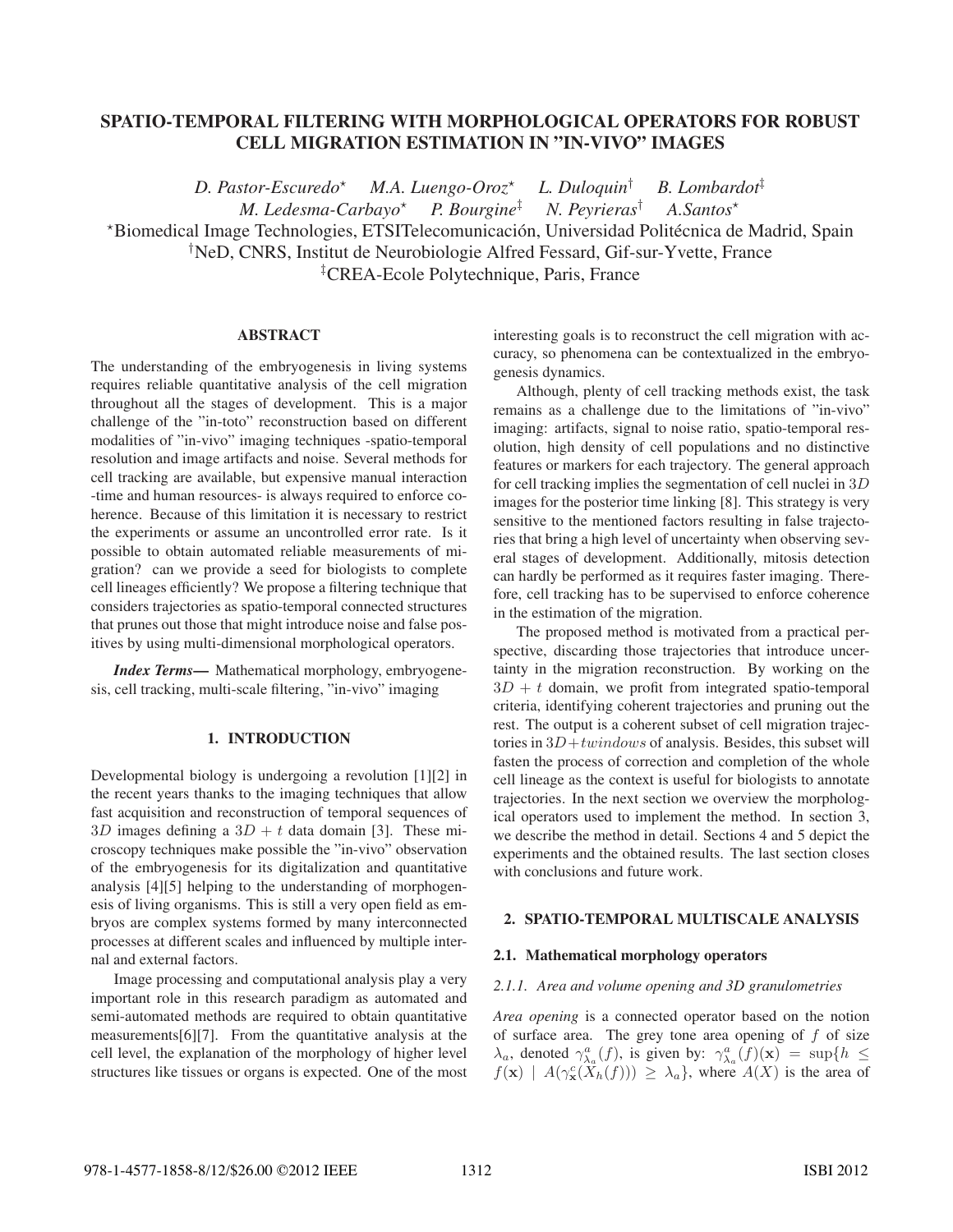*X*. *Volume opening* allows us to weight the size by the intensity within the surface area:  $\gamma_{\lambda_v}^v(f)(\mathbf{x}) = \sup\{h \le f(\mathbf{x})\mid \mathbf{x}\}$  $V(\gamma_{\mathbf{x}}^c(X_h(f))) \geq \lambda_v$ , being  $V(X)$  the sum of the intensity within *X*. Both attribute opening/closing can be used to perform 3D granulometries of the spatial scales. Applying this analysis to "in-vivo" microscopy images, it is possible to approximately segment cell nuclei [9].

# *2.1.2. Spatio-temporal granulometries using morphological reconstruction*

Previous operators extended to the 4*D* domain allow the characterization of the spatio-temporal scales of objects in time. However, this extension brings more degrees of freedom, so it is necessary to establish spatial and temporal constraints to successfully analyze specific scales. Thus, we require a spatio-temporal analysis depending on de-correlated spatial and temporal scales  $f(\lambda_3 d, \delta_t)$  being the former the spatial constraint and the latter the time interval of observation -3*D*+ *t* domain-. This is consistent with the definition of a trajectory as a spatio-temporal connected structure -a nucleus moving along time frames-. This operator is composed of an attribute opening that works in the spatial sub-domain  $-3D$  *of*  $3D + t$ and a causal-anticausal  $3D + t$  morphological reconstruction by dilation [10] that ensures the temporal connectivity of the structure throughout the time interval.

To apply this operator directly in the  $3D + t$  image, a  $3D + t$  structuring element -*SE*- has to be defined. Instead of using a  $4D - ball$ , we choose  $3D + t$  tubular structures that correspond to a 3*D*−*ball* that remains still in time [11]. These *SEs* allow highlighting the spatio-temporal connectivity of trajectories to perform a  $3D + t$  segmentation "in one step".

# 3. METHOD DESCRIPTION

Cell lineage in the  $3D + t$  domain -even in different imaging modalities- can be defined as a *hyper-tree* composed of spatio-temporal branches -trajectories-. Due to artifacts and noise, the lineage appears as a grayscale  $3D + t$  *blob* where the tree branches might be interconnected or interrupted insufficient temporal resolution-. We aim at pruning the connected hyper-structures to extract the underlying *hyper-tree*.

We propose the method depicted in Fig.1 to achieve this pruning. The spatio-temporal operators help obtaining consistent trajectories by imposing spatial constrains and enforcing temporal connectivity: 3*D* false positive detections do unlikely propagate consistently in time. Final refinement comes from labeling each trajectory and automatically discarding the results by analyzing their topology. However, due to memory limitations to process  $3D + t$  data and the problems to image mitosis at the right temporal scale force us to consider only 3*D*+*t* windows of the *hyper-tree*. Also, changes through embryogenesis stages demand re-calculating the parameters. A 1D+T synthetic example with three levels of intensity -black, grey, white- is presented in Fig.2 to illustrate the method.



Fig. 1. Method workflow.

#### 3.1. Spatial filtering by attribute openings

We filter the image with 3*D* attribute (area/volume) openings  $output = opening\lambda_{min}$ -opening<sub> $\lambda_{max}$ </sub>, imposing spatial constrains to the branches, "cutting off" at some level to match this range. These attributes mean the spatial characterization of the nuclei, so characterizing them is critical to adjust the pruning to disconnect merged trajectories (see Fig.2).



**Fig. 2.** *Left*: Three level grayscale synthetic image in  $1D + t$ domain [*t*0*, tf*]. Independent trajectories (gray to white) may be interconnected at some gray level *Right*: Applying the 3*D* spatial filtering by attribute openings, weakly connected branches are "disconnected" (independent trajectories or trajectories with sharper movements).

### 3.2. Forward and backward reconstruction in time

The causal and anticausal reconstructions enforce the connectivity within the interval of the  $3D + t$  window, removing the *hanging or incomplete* branches. Applying causal reconstruction using the proposed *SE* and the first frame as marker, we impose connectivity forwards. Then, the resulting image is reconstructed backwards using the last frame as marker imposing connectivity backwards. Due to the reconstruction properties, the resulting image features consistent branches as  $3D + t$  regional maxima (see Fig.3).

The strategy ensures the inconsistencies in the 3*D* analysis are not propagated in time. The longer the interval, the more consistent the filtering is, but with the limits imposed by capturing many cell divisions producing disconnections and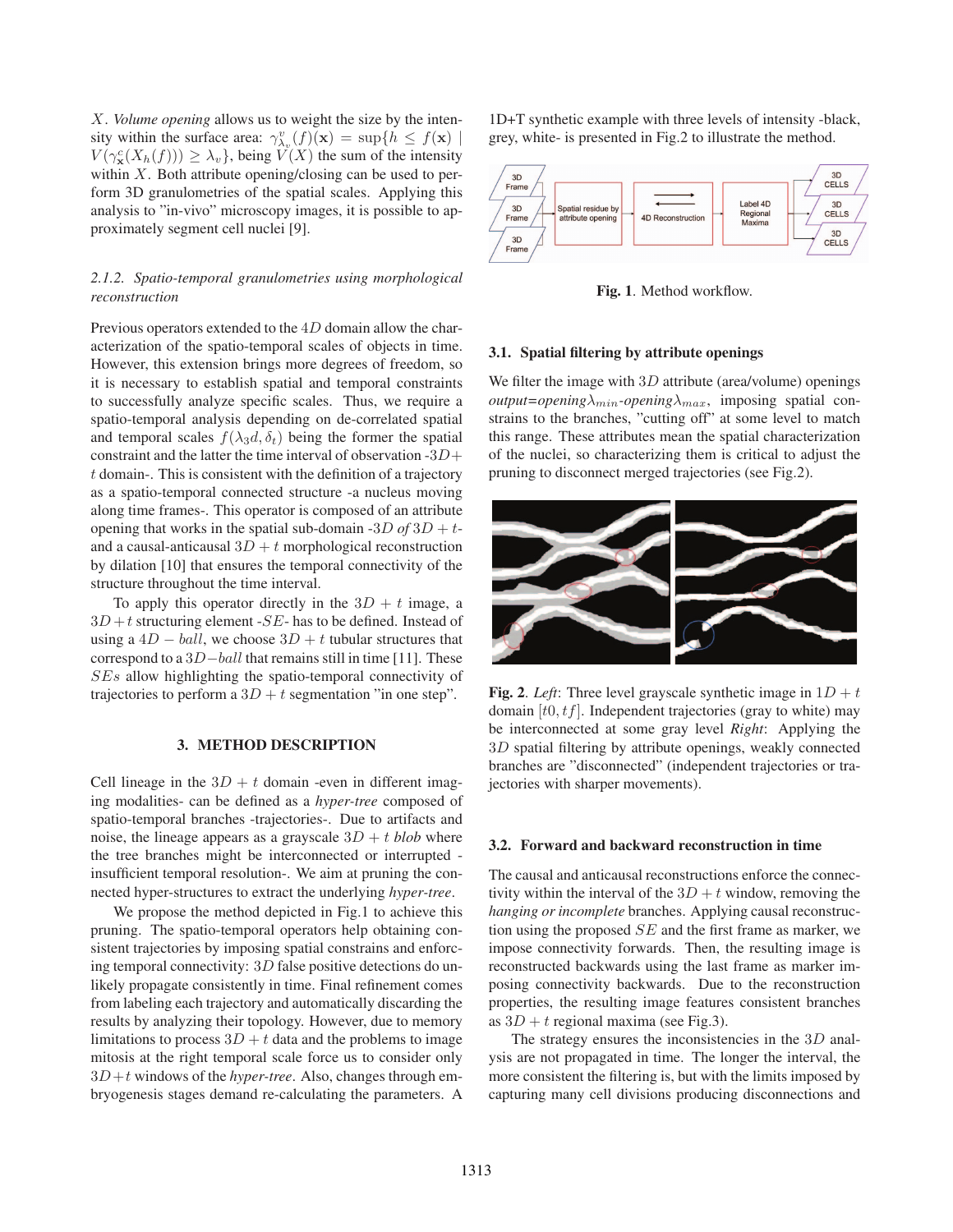

Fig. 3. *Left:* Anticausal reconstruction imposes the maxima in *t*0 as 3*D*+*t* maxima. *Right:* Causal reconstruction imposes the maxima in  $tf$  as  $3D + t$  maxima. Therefore, we obtain branches as  $3D + t$  regional maxima only for connected trajectories throughout the interval.

the computational cost. Other undesired windowing effect is the pruning of trajectories *getting in and out* which should be not significant. Therefore, the optimal size and interval of the  $3D + t$  window are critical.

# 3.3. Spatio-temporal trajectories analysis

The resulting branches are candidate trajectories that can be labeled as  $3D + t$  objects using the *SE*. In an automated analysis, we can decompose each  $3D + t$  object in different 3*D* sections, where each section is an hypothesis of the moving nucleus. By imposing criteria to these hypothesis we can refine the filtering obtaining a coherence-enhanced set of trajectories (see Fig.4).



Fig. 4. Each 4*D* regional maximum is labeled as a trajectory.

In general, the resulting  $3D + t$  objects can be classified within subsets belonging to the set  $Trajs(n, m)$ , where *n* is the number of 3*D* objects in the first frame and *m* the number of 3*D* objects in the last frame. This means that a  $3D + t$ object starts with *n* branches and ends up with *m*. However, as trajectories do not divide backwards, coherent trajectories can only belong to *T rajs*(1*, m*). Moreover, as mitosis produce two children, *m* has to represent a coherent number of trajectories for the interval of analysis. Even so, it would be necessary to check the coherence of those sets as they might

contain false mitosis. Therefore, the set containing only correct solutions *a priori* is *T rajs*(1*,* 1) -trajectories that did not divide-. We assume that *m* will always reflect the divisions.

#### 4. EXPERIMENTS

We have tested the method using *in-vivo* images of a wildtype Zebrafish embryo injected at the fertilization with the mRNA encoding fluorescent H2B/mcherry protein to stain nuclei. The dataset was acquired 4 hours post fertilization (hpf) with a time-lapse, two-photon scanning microscopy technique with z-axis orientation from the animal pole. Data defines a  $3D + t$  domain with spatial isotropic resolution  $1.37 \mu m^3$  and a time step of 67 seconds (see Fig. 5).



Fig. 5. Raw data after collapsing all frames into a 3D volume. It can observed the higher noise going from 3*D* to 4*D*.

We have performed the multi-scale analysis for a  $3D + t$ window during the gastrulation of 10 time steps and containing 461 cell trajectories. The number of mitosis can be disregarded as well as the trajectories getting in and out, so that  $Trajs(1/1)$  could provide an accurate description of the cell migration. Having the parameters for this window, we could sample the embryo during this stage to get a complete migration description. The optimal parameters are the pair  $\lambda_{min} - \lambda_{max}$  that generates largest set of *Trajs*(1, 1). Parameters are obtained experimentally.

*vol:* {λmin*:[800;+100;1500] -* λmax*:[1000;+250;5000] (no dim)*} *area:* {λmin*:[10;+10;150] -* λmax*:[50;+50;500] (pixels)*}

#### 5. RESULTS

After the morphological filtering for the parameters tested, we analyze the resulting sets *T rajs*(*m, n*) (Fig. 6). The *green line* represents  $m = n$ , under it, we find inconsistent trajectories  $m > 1$  or candidate mitosis  $n > 1$ . Volume attribute proves to behave better in order to characterize the spatial dimensions of the  $3D + t$  cell lineage producing more independent trajectories than the area attribute filtering. This seems coherent as the volume attribute weights both size and intensity of the bright spots depicting nuclei in fluorescence images.